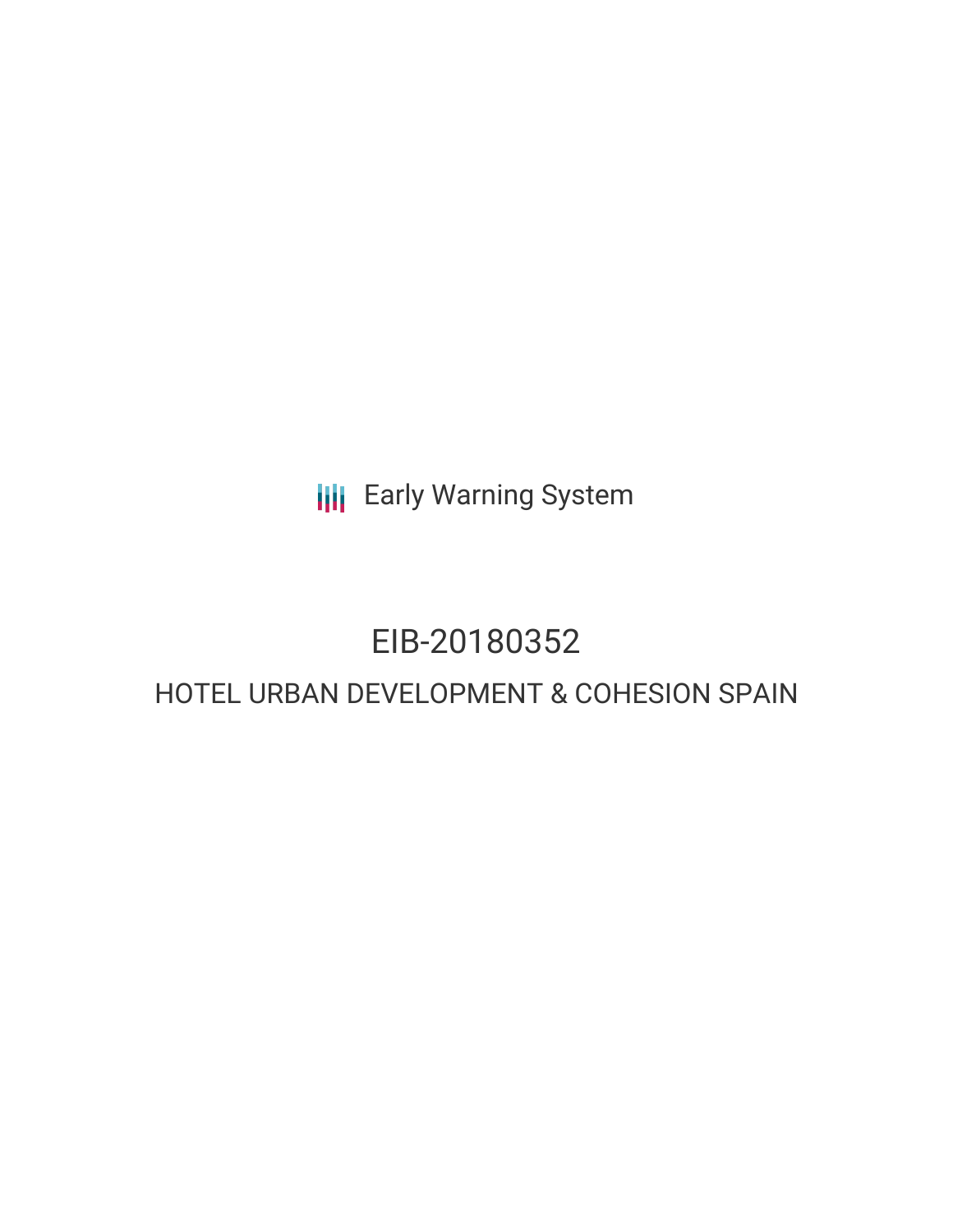### **Quick Facts**

| <b>Countries</b>               | Spain                              |
|--------------------------------|------------------------------------|
| <b>Financial Institutions</b>  | European Investment Bank (EIB)     |
| <b>Status</b>                  | Proposed                           |
| <b>Bank Risk Rating</b>        | U                                  |
| <b>Borrower</b>                | BARCELO CORPORACION EMPRESARIAL SA |
| <b>Sectors</b>                 | Industry and Trade                 |
| <b>Investment Type(s)</b>      | Loan                               |
| <b>Investment Amount (USD)</b> | $$34.60$ million                   |
| <b>Loan Amount (USD)</b>       | \$34.60 million                    |
| <b>Project Cost (USD)</b>      | $$69.20$ million                   |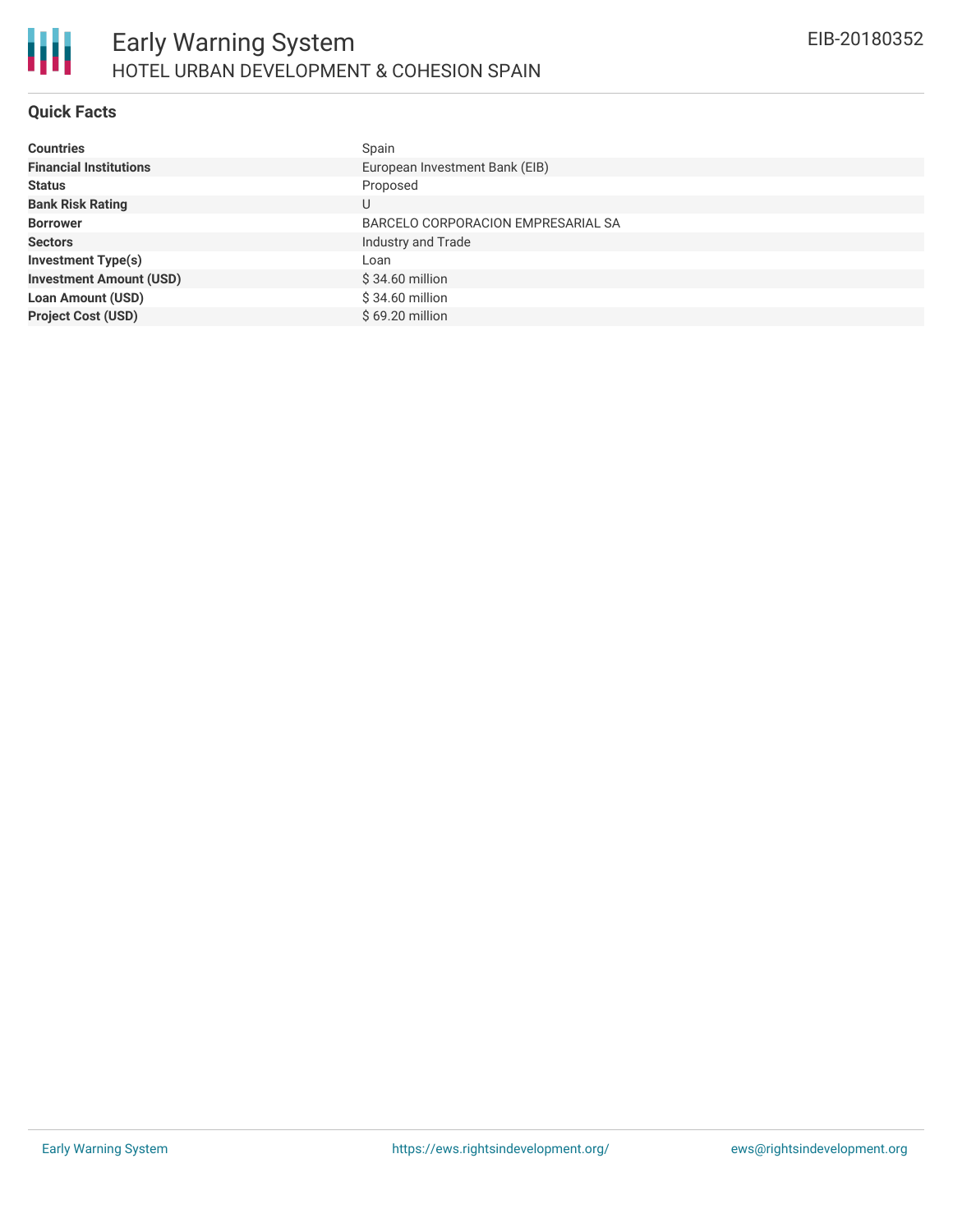

#### **Project Description**

According to EIB website, the Project concerns the development and refurbishment of hotels in cohesion areas of Spain. The project aims to foster integrated territorial development, economic and social cohesion and promote climate action.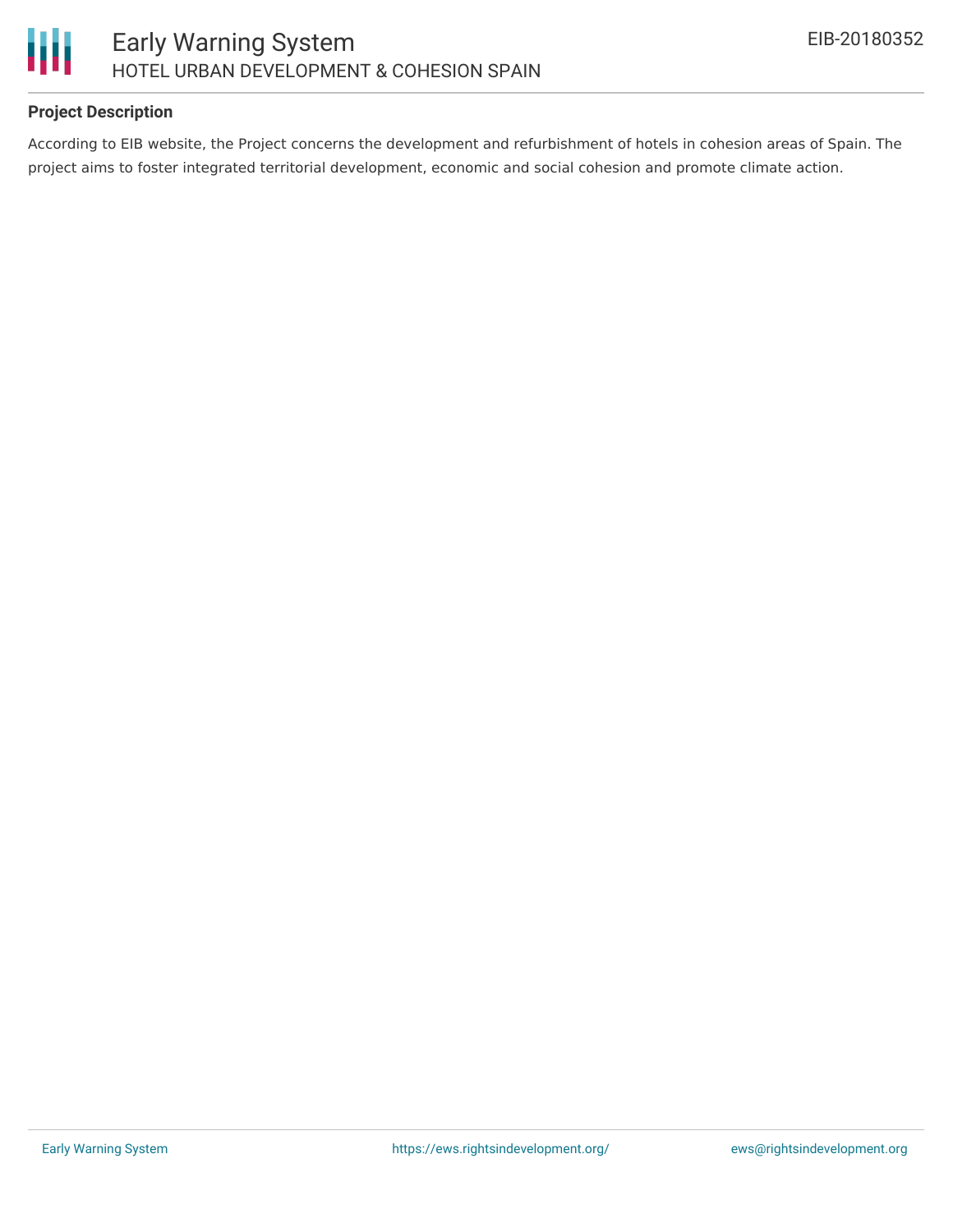

#### **Investment Description**

European Investment Bank (EIB)